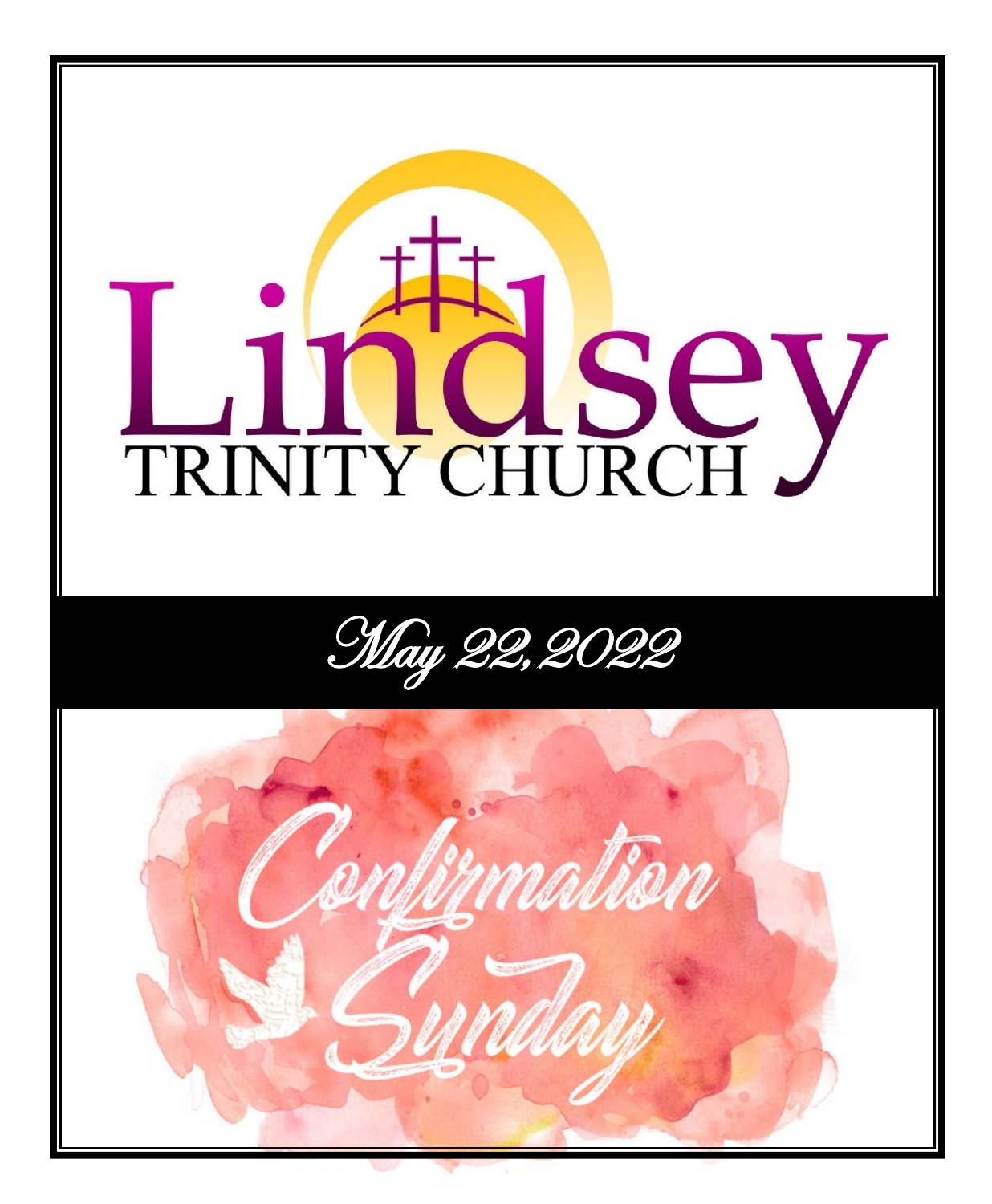**Lindsey Trinity Church**

Confirmation Sunday

May 22, 2022

PRELUDE **Bradley Hoffman** 

ENTERING OF THE CHRIST LIGHT

유 CALL TO WORSHIP Anne Arnold Anne Arnold Anne Arnold Anne Arnold Anne Arnold Anne Arnold Anne Arnold Anne Arnold

Leader: Those who love Jesus keep His words;

**People: Those who love Christ will make their home with God.**

Leader: Those who know Jesus will know His peace;

**People: Those who know Jesus will be taught in the ways of peace.**

Leader: Come, follow and love Jesus our Lord, who has come to be among us.

**People: Come, worship God, who lives among us, loves us, and calls us home.**

 PRAISE MUSIC "Evidence" Bradley Hoffman "Joy Comes In The Morning" & The Praise Team

CHILDREN'S MOMENT **Pastor Travis Montgomery** Pastor Travis Montgomery

**OFFERING** 

**Offertory** 

Doxology

Praise God from whom all blessings flow. Praise Him, all creatures here below. Praise Him above, ye heavenly hosts. Praise Father, Son and Holy Ghost. Amen.

Prayer of Dedication at the Altar

PRAYER REQUESTS AND CELEBRATIONS **PRAYER ALL ASSESS** Pastor Travis Montgomery PASTORAL PRAYER **PASTORAL PRAYER** PASTORAL PRAYER

ANNOUNCEMENTS **Pastor Travis Montgomery**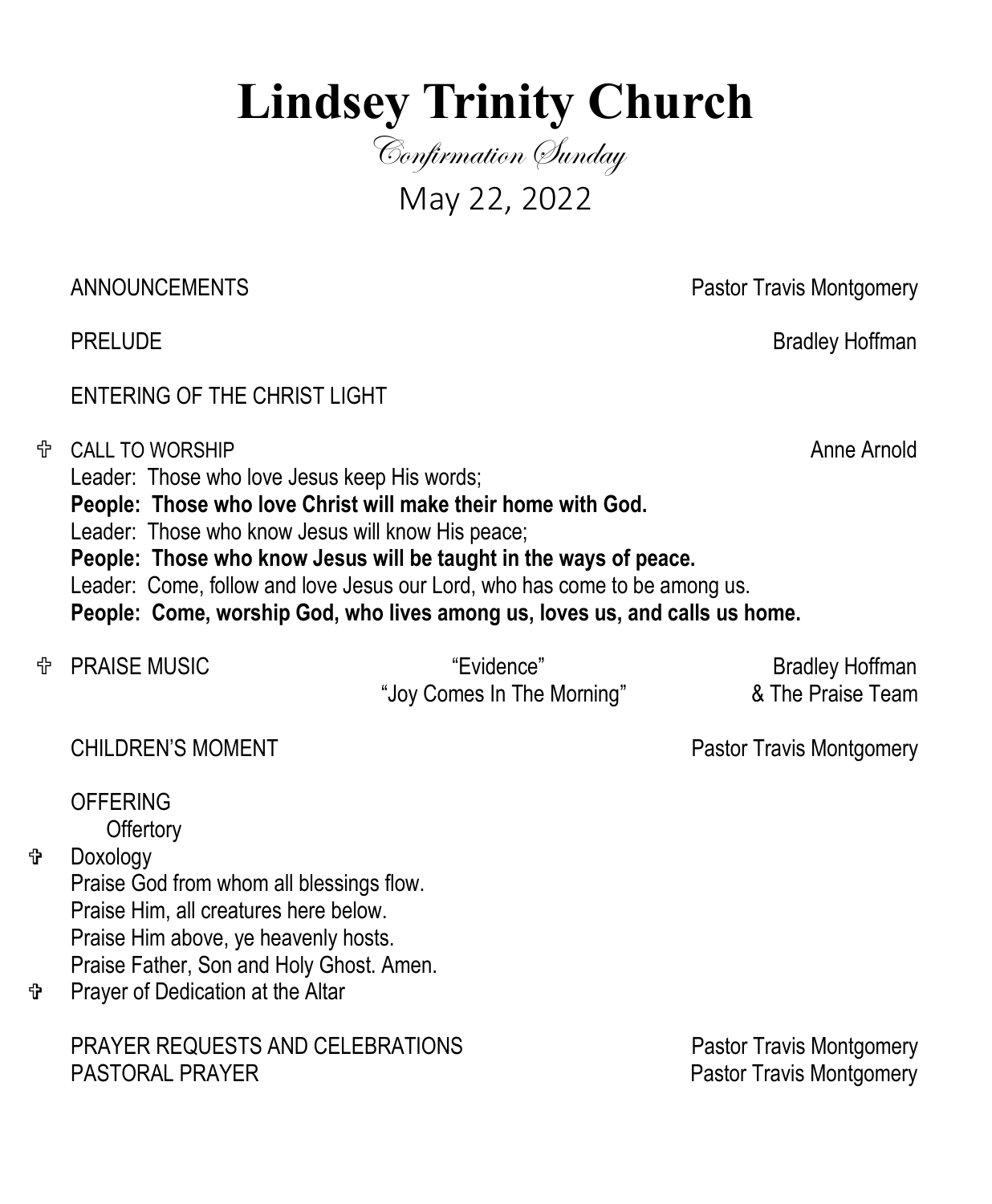#### LORD'S PRAYER

**Our Father, who art in heaven, hallowed be thy name. Thy kingdom come, thy will be done, on earth as it is in heaven. Give us this day our daily bread. And forgive us our debts, as we forgive our debtors. And lead us not into temptation, but deliver us from evil. For thine is the kingdom, and the power, and the glory, forever. Amen**

| pg. 139                  | "Praise to the Lord, the Almighty"                                                               | <b>HYMN</b>                        | ⇧  |  |
|--------------------------|--------------------------------------------------------------------------------------------------|------------------------------------|----|--|
|                          | <b>Emmerson Coe</b><br>Luke Foster<br><b>Ally Greider</b>                                        | <b>CONFIRMATION</b>                |    |  |
|                          | Kaylee Greider<br>Jake Hall<br>Leah Hall<br><b>Karen Hetrick</b><br>Jaydie Lantz<br>Tom Waugaman |                                    |    |  |
| Anne Arnold              | John 14:23-29                                                                                    | <b>SCRIPTURE</b>                   | ╬  |  |
| Pastor Travis Montgomery | If, then, fly.                                                                                   | <b>MEDITATION</b>                  |    |  |
| pg. 462                  | "Tis So Sweet to Trust in Jesus"                                                                 | <b>HYMN</b>                        | 유. |  |
|                          |                                                                                                  | <b>EXITING OF THE CHRIST LIGHT</b> | ╬  |  |
| Pastor Travis Montgomery |                                                                                                  | <b>BENEDICTION</b>                 |    |  |

 *Please stand if you are able.* **Welcome visitors! We're glad you are here!**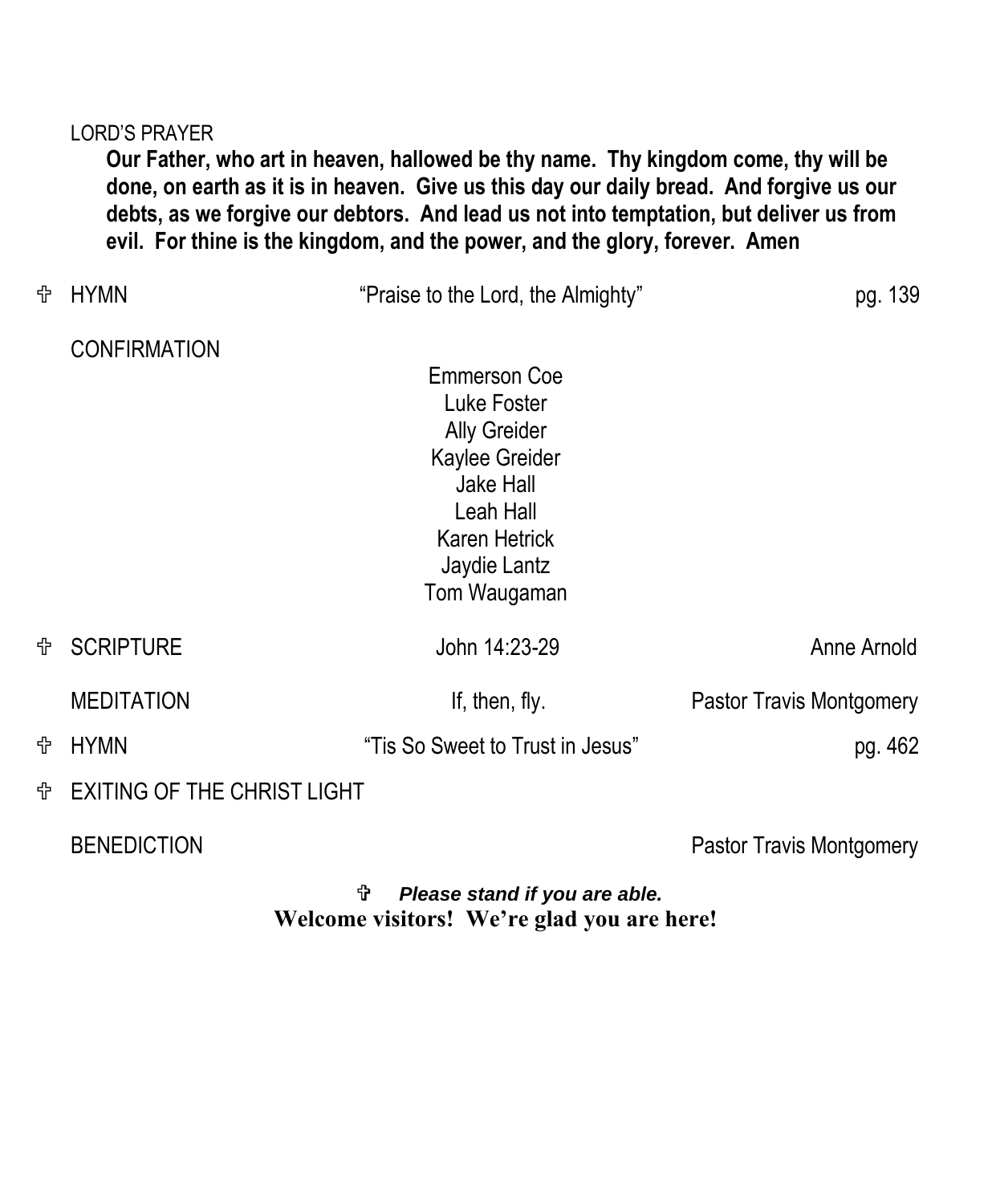### **ANNOUNCEMENTS**

**VBS Meeting** today at 6:30 in the Shelter House at the Lindsey Park. Volunteers still needed.

On Sunday, May 29, 2022, we will be conducting our annual **Memorial Day Service** starting at 10:00 AM at the church and then proceeding to the Lindsey Cemetery for a reading of a Roll Call followed by an Honor Guard salute and the playing of taps. Please invite a friend to join you!

We will be honoring all 2022 high school and college **graduates** in June. To be included in the presentation, please submit a photo to the church office along with name, school graduating from, and plans after graduation at lindseytrinity@amplex.net.

Please consider signing up to donate the **altar flowers**. The sign up sheet is by the east entrance in the sanctuary. Notify the church office if you would like to give flowers to celebrate a special occasion and so it can be announced that day.

**Lindsey Trinity Rummage Sale** July 15 & 16. Donations may be delivered to the Fellowship Hall beginning Saturday, July 9 through Monday, July 11, from 9:00 am to 3:00 pm each day. You are invited to donate your household items. Although we are not collecting clothing/footwear or large electronics (TVs, appliances), your household items (such as kitchenware, small furniture, outdoor/garden equipment, children's toys, and seasonal or holiday decor, etc.) are welcomed and appreciated! Please call Barb Opelt (419-665-2532), Ruth Zimmerman (419-334-1960) or Cate Knipp (419-680-9066) for more information.

### Lindsey Trinity Church

231 S Maple St - Lindsey, OH 43442 419-665-2262 Email: lindseytrinity@amplex.net www.lindseytrinity.org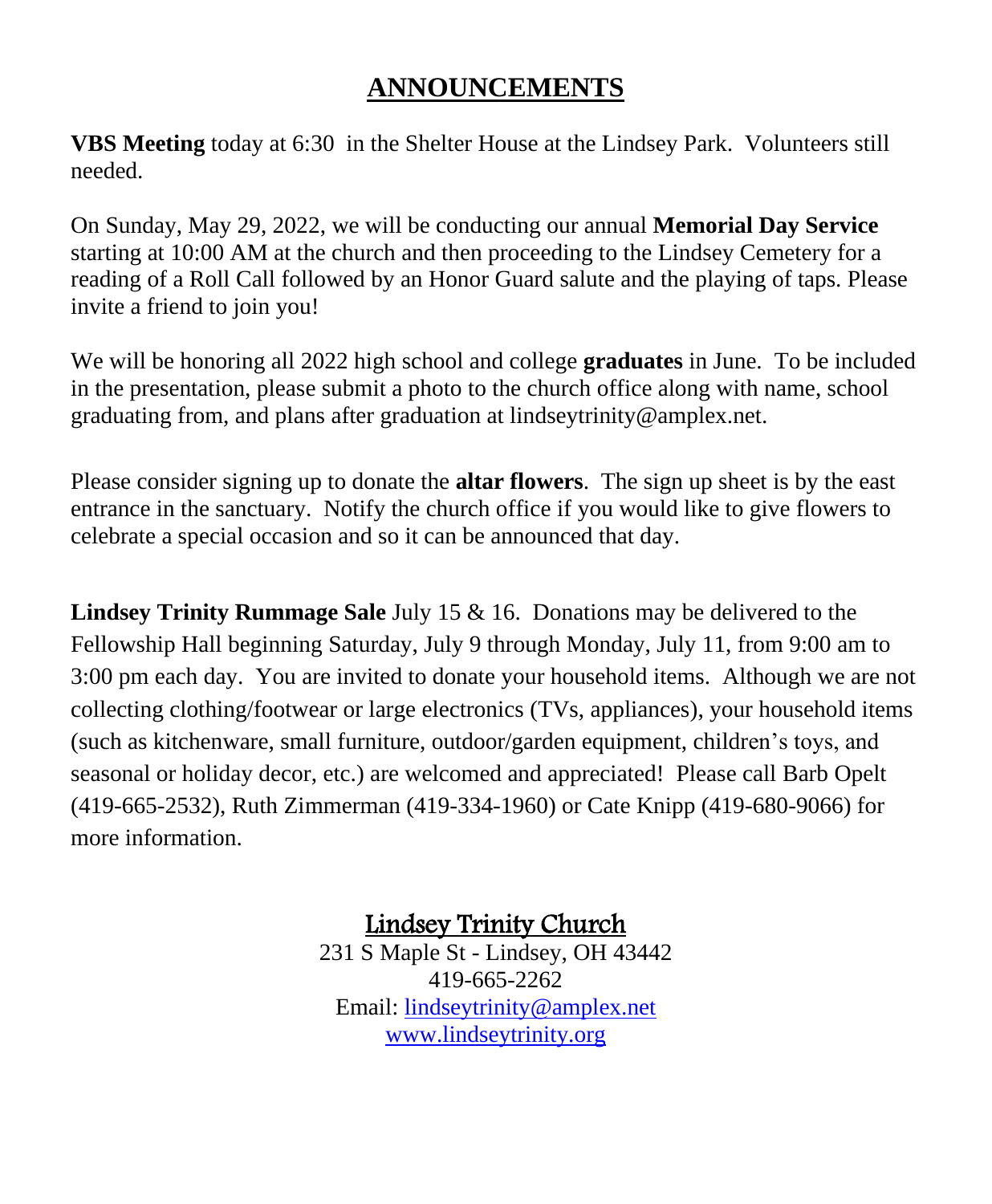## Children's Church (Pre-K thru grade 5)

Children must be symptom free to attend and are to stay at home if exposed to someone with Covid-19. Complete a registration form by the door to register your child before class.

### Nursery (Infants & Preschoolers)

The **nursery** in the basement is open today for children who are too young to attend children's church. You can take your child to the nursery after the children's moment and two volunteers will be there to care for and play with your child until church is over. At the end of the worship service, you will return to the nursery to pick up your child. **We need more volunteers!** To sign up, please contact the church office at 419-665-2262 or email lindseytrinity@amplex.net.



# Save the Date!

Vacation Bible Experience Coming August 2, 3 & 4, 2022  $6:30 - 7:45$  pm @ the Lindsey Park